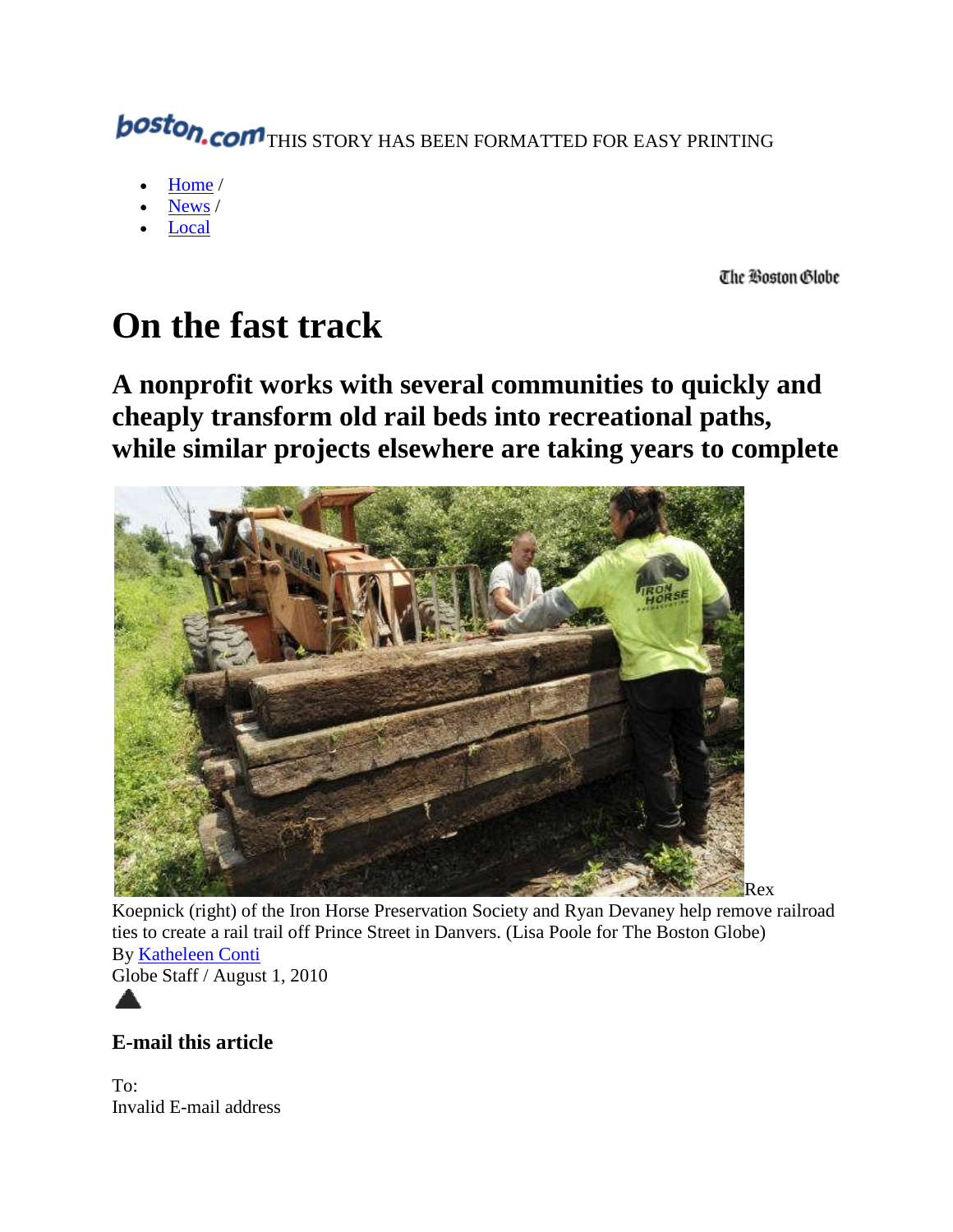

## **Sending your article**

### **Your article has been sent.**



- E-mail|
- Print|
- Reprints|
- Comments (7)

```
Text size - +
```
Tired of putting her bicycle in her truck and driving to a Windham, N.H., rail trail, Methuen resident Joyce Godsey set out to advocate for a better place to ride in her own community.

- Tweet Be the first to Tweet this!
- Submit to Diggdiggs Submit to Diggdiggs of  $\frac{1}{2}$
- Yahoo! Buzz ShareThis

• Tweet Be the first to Tweet this!<br>
• Submit to Diggdiggsdigg<br>
• <u>Yahoo! Buzz ShareThis</u><br>
For the past two years, Godsey has been spearheading the effort to convert a 2.5-mile stretch of Methuen's abandoned railroad tracks into a rail trail. It's possible, she said, that Methuen could have a completed rail trail by next year — at little to no cost.

"We're lucky because we're very uncomplicated. We don't have residential abutters,'' said Godsey, who formed and heads the Methuen Rail Trail Alliance. "Methuen the city can't afford [a rail trail conversion]. A lot of the funding comes from grants and donations. Engineering studies alone are upwards of \$20,000. We don't have the physical complexity of other people's trails.'' "We're lucky because we're very uncomplicated. We don't have residential abutters,'' said<br>Godsey, who formed and heads the Methuen Rail Trail Alliance. "Methuen the city can't afford<br>[a rail trail conversion]. A lot of the

While most rail-to-trail projects can linger in the costly planning and design process for a decade, having the railroad tracks and ties removed, disposed of, and replaced with a crushed-stone<br>surface for free by Iron Horse Preservation Society, a Reno, Nev., nonprofit.<br>"They basically come in, take out the rail stock and surface for free by Iron Horse Preservation Society, a Reno, Nev., nonprofit.

"They basically come in, take out the rail stock and in essence, they give you a rail trail," Godsey said.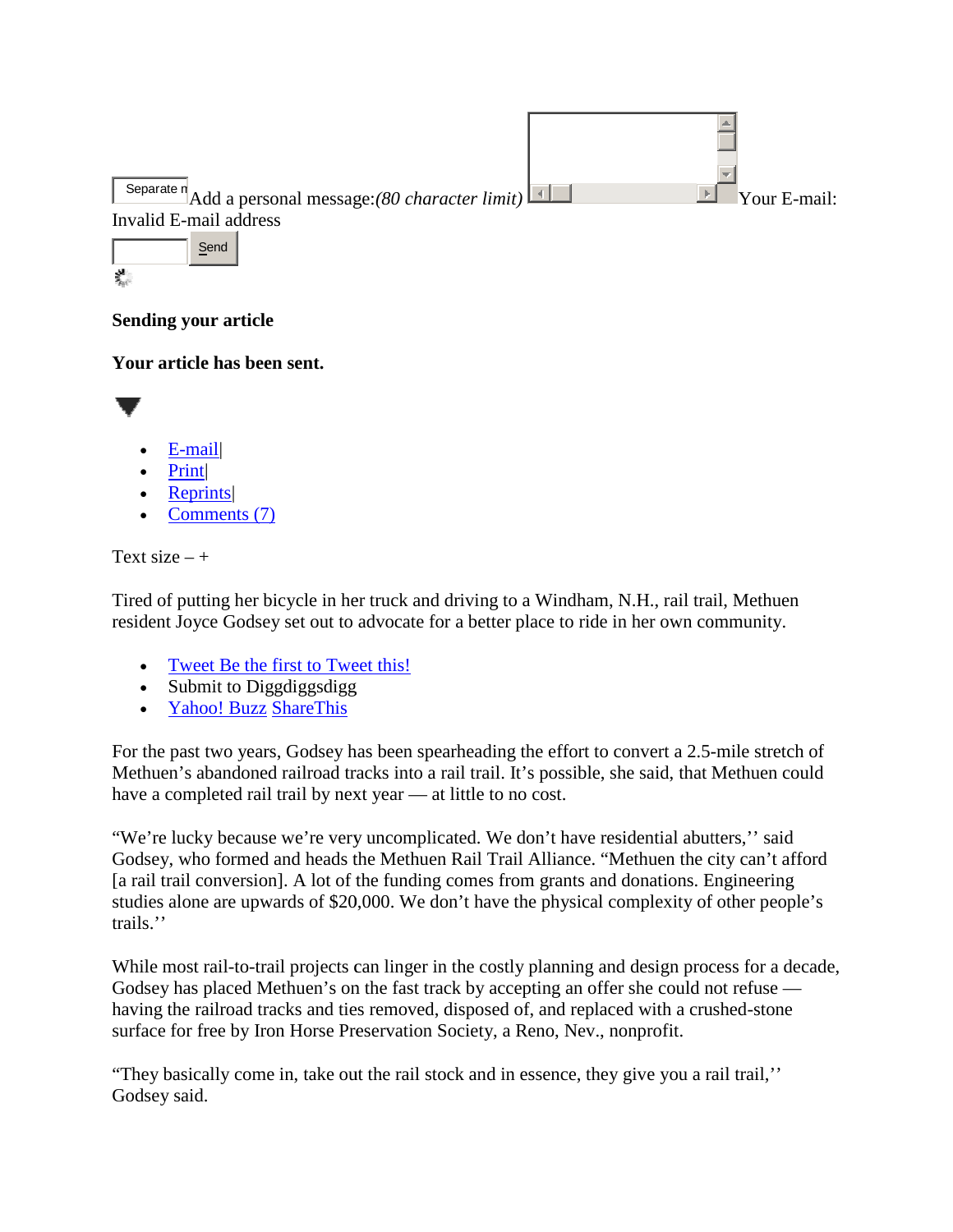Since arriving in Massachusetts a few months ago to work with a group leading a rail trail project in Danvers, Joe Hattrup, Iron Horse Preservation director, said he has found the state's process for converting rails to trails unnecessarily complicated. Creating rail trails in Massachusetts, he said, does not have to be so difficult.

"The thing that's really sad is [communities] have been trying to get these [trails] together for, in some cases, in excess of 15 years, and it's ridiculous,'' Hattrup said. "Some of the cities were paying huge amounts of money, six digits, a quarter-million dollars, for these designs . . . and then you don't have anything yet but a road map to look for more money. They do all these feasibility studies that by the time it's done, by the time you finish your studies, it's 10 years later and it's not even relevant anymore."

This is Hattrup's first business trip to the "east side of the Mississippi,'' but he's been removing old railroad tracks for the past 18 years. Five years ago, he formed Iron Horse Preservation, an organization focused not just on removing old railroad material, but on leaving behind a completed crushed-stone surface rail trail, at no cost to anyone. The 18-employee organization makes its money from the sale of the railroad material, and makes sure that none of it ends up in a landfill, Hattrup said.

This turnkey, no-cost product, which Hattrup calls "unique,'' has quickly caught the attention of area communities in various stages of rail trail projects, as well as that of state transportation officials, some of whom have been meeting with Hattrup to further discuss his method.

The meetings may serve as an indicator of the willingness of transportation officials to move away from the state's reputation for heavily favoring highway transit projects over bike and pedestrian projects.

According to a study released in May by the National Transportation Enhancements Clearinghouse, Massachusetts ranked last in the nation in allocating federal funds designated for bike and pedestrian projects.

According to the study, from fiscal years 1992 through 2009, Massachusetts was eligible for \$151 million in funds, but only allocated \$62 million, or 41 percent. That is an improvement over last year's study, which indicated that until that point the state had only distributed about 37 percent of those funds.

This problem was pointed out 10 years ago, said Tom Michelman, president of the Friends of the Bruce Freeman Rail Trail, a proposed path that would go from Lowell to Framingham. The state Department of Transportation is not in charge of allocating federal funds for bike and pedestrian projects. That job goes to regional planning organizations, he said. For instance, federal funding for the Bruce Freeman Rail Trail**,** which has been in the works since 1989**,** is controlled by the Boston Regional Metropolitan Planning Organization.

"Massachusetts, unlike other states, generally puts the onus of paying for preliminary design, feasibility studies, and design onto the towns, onto the municipalities that are promoting the project,'' Michelman said. "But there's no quid pro quo that says if you go through this process